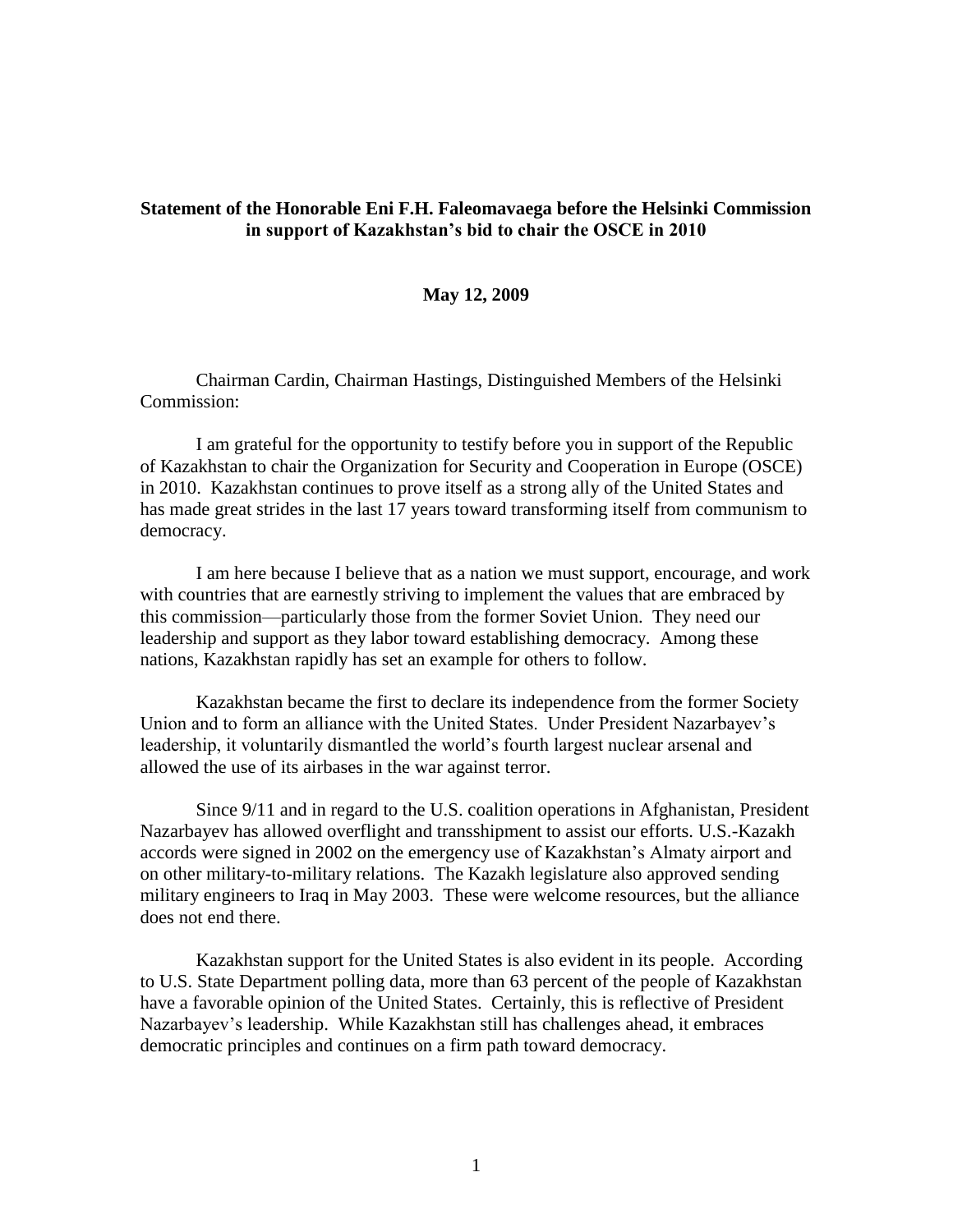Certainly we can understand how difficult that path can be. America itself is striving daily to become a nation that better embodies those democratic ideals that inspire us. We know that we can do better in the areas of human rights, tolerance, the administration of justice, and we have had more than two-hundred years to work on this. Kazakhstan has had seventeen. We were able to work through much of our transition without the 24/7 scrutiny of media. Kazkahstan has had no such opportunity.

As Chairman of the Foreign Affairs' Subcommittee on Asia, the Pacific, and the Global Environment, which includes broad oversight for U.S. policy affecting Central Asia, including Kazakhstan, I believe Kazakhstan's efforts should be recognized and supported, as they were when the 56 member nations of the OSCE elected Kazakhstan as its chair.

Having worked with His Excellency Kanat Saudabayev, Kazakhstan's former Ambassador to the United States, now Secretary of State, for some seven years during his tenure in Washington, I spearheaded an initiative in September 2007 recommending Kazakhstan to Chair the OSCE in 2009. A number of my colleagues supported my initiative and joined me in sending a letter to Secretary Rice asking her to also support Kazakhstan's bid. I am pleased that those efforts led, in part, to the U.S. supporting Kazakhstan's acceptance for 2010.

On several occasions, I have personally met with President Nazarbayev, here and abroad, and I am fully aware of his efforts to strengthen and promote democracy. They are genuine and have been recognized throughout the world, even by Britain's former Prime Minister Margaret Thatcher. While President Nazarbayev has taken bold steps to bring Kazakhstan out from under the yoke of communism, he still faces many challenges and, although his record may not be perfect, as David Wilshire, Head of the delegation of the Parliamentary Assembly of the Council of Europe, noted, "Building a democracy is a long and hard task."

Given the time it has taken America to elect its first African American President, I tend to agree with Mr. Wilshire's assessment. I also support President Obama's vision. In his inaugural address, President Obama emphasized that "America is a friend of each nation and every man, woman and child who seeks a future of peace and dignity." I believe the 56 member nations of the OSCE share this sentiment. They, too, are ready to lead and welcome those who are on the path to democracy.

This is why I am hopeful that we will come together and support Kazakhstan's bid. Today, Kazakhstan is the most stable and prosperous nation in Central Asia—the first country in the Commonwealth of Independent States to be granted market economy status by the United States. More than 300 U.S. companies account for the largest share of Foreign Direct Investment (FDI) in Kazakhstan. By 2015, Kazakhstan is expected to be one of the top ten oil producers and exporters in the world, with reserves comparable to Kuwait's. With more than 130 ethnic groups and 40 faiths living in peaceful coexistence, Kazakhstan is also a model for religious tolerance.